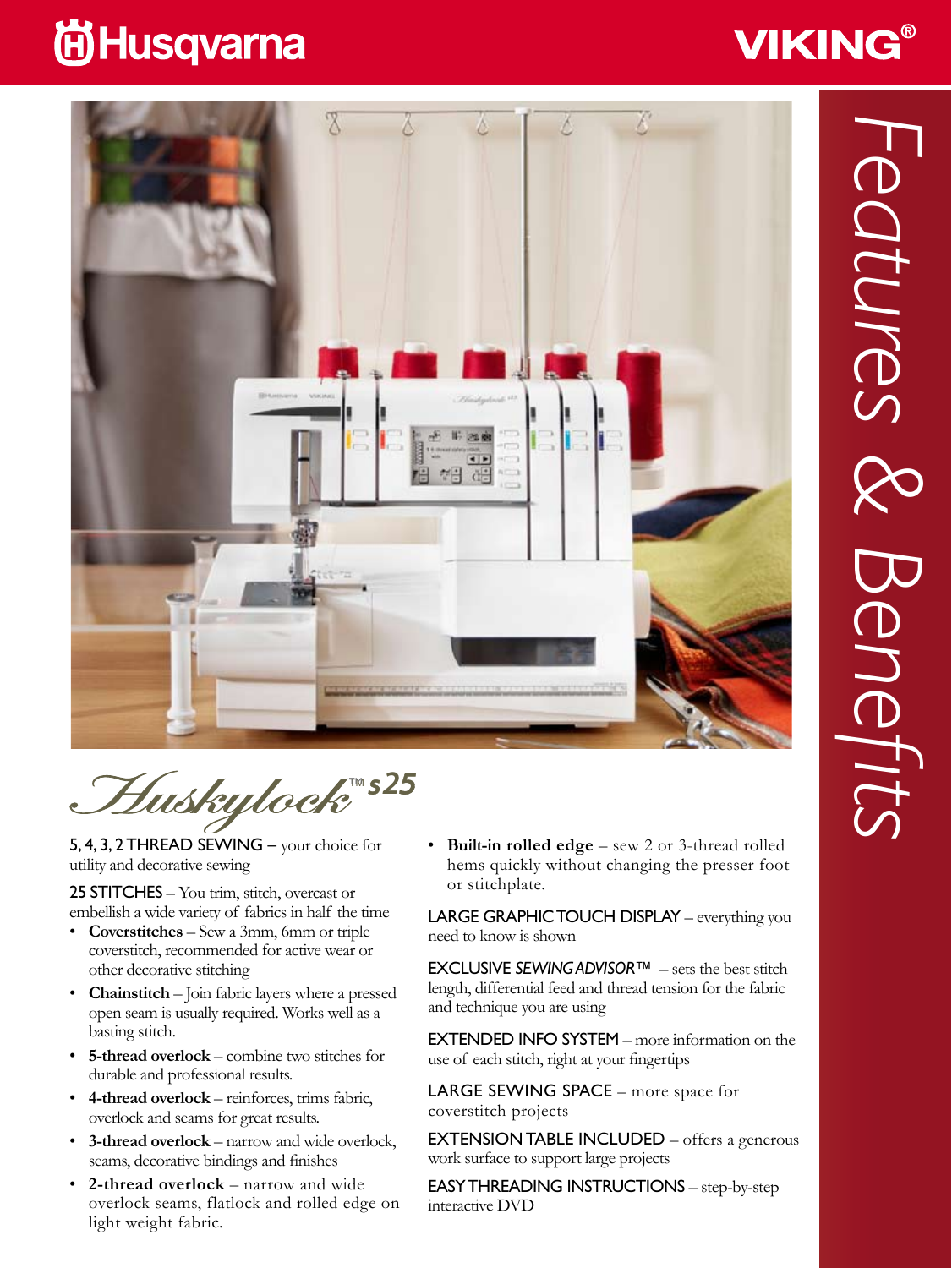## **间Husqvarna**



DUAL LED LIGHT SOURCES – illuminate the sewing area to make threading and sewing easier

ADJUSTABLE SETTINGS  $-$  all settings can be adjusted for special fabrics and techniques

LAST STITCH – remembers last stitch sewn when powering back on to easily continue your project.

MEMORIES – Save your personal settings for future use

5 SEWING SPEEDS – Easily adjustable when you want more control for different techniques

Electronic piercing Power – stitch-by-stitch control with full piercing power at all speeds

Easy to change from overlock stitches to coverstitches - no needle plate/presser foot change needed at conversion for different stitches

**EL NEEDLES** – Industrial type needles for high speed work and perfect stitch result

Lay-in tension and color coded thread **PATHS** – easy to thread and easy to see

**DIFFERENTIAL FEED** – eliminates stretching of knit fabrics and puckering on lightweight fabrics. Can also be used for automatic gathering

TENSION RELEASE – threads pull easily when presser foot is up

#### Presser feet

- Universal Standard presser foot can be used with all built-in stitches
- **Snap-on presser feet** easy to change to optional feet for specialty techniques.
- **Optional feet** a wide range of optional accessories to enhance your sewing results

**EXTRA PRESSER FOOT HEIGHT**  $-$  to easily sew several layers or heavy fabrics

**SAFETY SWITCH** – the machine will not sew when the front cover is open

MULTIPLE LANGUAGES – choose and set your preferred language

MOVABLE UPPER CUTTER  $-$  disengage the cutter for special techniques

Built in two - thread converter – Easy conversion to 2-thread stitches

**THREAD CUTTER** – quick cutting of thread

 $RULER - use for quick measurement$ 

Built in extended carrying handle – move the machine without tangling the threads

 $WASTETRAY - catches the scraps and threads$